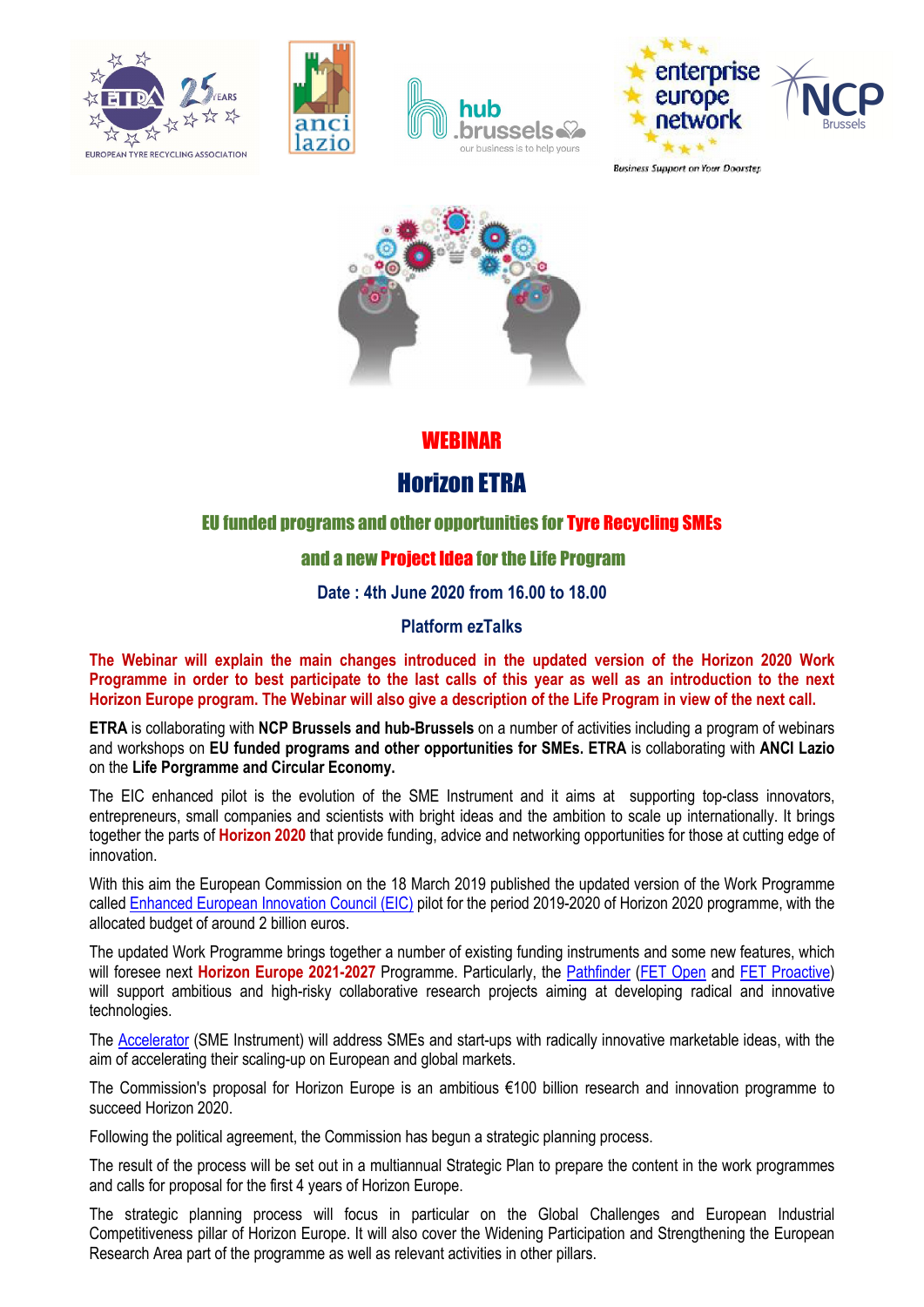The European Commission has launched its 2020 call for project proposals under the LIFE programme. Measures have been taken to make it easier to apply in times of coronavirus restrictions including extended deadlines.

This year more than €450 million have been earmarked for nature conservation, environmental protection and climate action projects.

LIFE funds projects under its environment and climate action sub-programmes, thereby helping implement the European Green Deal.

Most LIFE projects are so-called traditional projects that can be coordinated by any legal entity registered in the EU. These include public institutions, businesses and non-governmental organisations (NGOs). A lot of traditional projects show best-practices, run pilots, raise public awareness or demonstrate breakthroughs in environmental practices.

As you know, Tyre Recycling is a young and dynamic sector and RTMs are already used in a wide array of materials, products and applications in variety of sectors, including the production of new tyres, which has motivated tyre recyclers to research and develop innovative new options. RTMs are widely used in sports infrastructure, roads and transport infrastructure, civil engineering and construction, as well as consumer and industrial products.etc.

New Projects are on the drawing board and participants are invited to suggest other topics and to become partners. In order to increase opportunities for new partnerships and projects. Participants may join the ETRA Partner Registry and receive further assistance after the event as well. You will become part of a dynamic process that includes other opportunities throughout the year.

This webinar, organised on the afternoon of 4th June, will describe the various opportunities of EIC and Horizon Europe and other key EU programmes, with the aim of identifying opportunities for follow up of the above projects as well as to stimulate new projects and partnerships.

The goal of this event is to:

- give wide and detailed insight of the next calls
- explain the various tools set up by EASME and other bodies of the Commission to support SMEs
- provide a platform to connect different stakeholders looking to develop proposals

#### Programme

# 16.00 Welcome

#### 16.10 Webinar Start

- Chair: Dr Valerie Shulman, Secretary General of ETRA Topic: About ETRA and Tyre Recycling, ETRA Partner Registry Chair: Ir. Alessandro Fantilli, Politecnico of Turin Topic: The use of large quantity of recycled steel fibers in concrete manufacts Chair: Dr. Marco Valente, Ir. Matteo Sambucci, La Sapienza University of Rome Topic: Possible use of different tyre ground fractions to functionalize cementitious matrices Chair: Elena Angiolini, hub Brussels Topic: European Innovation Council (EIC) PIlot, Horizon Europe and other opportunities for SMEs Chair: Giorgio Scavino, ANCI Lazio Topic: Life Programme, the European Union's funding instrument for the environment and climate action. Chair: Ettore Musacchi, President of ETRA Topic: Some ideas for a project on RTMs for building construction
- 17.45 Q&A
- 18.00 End of the webinar